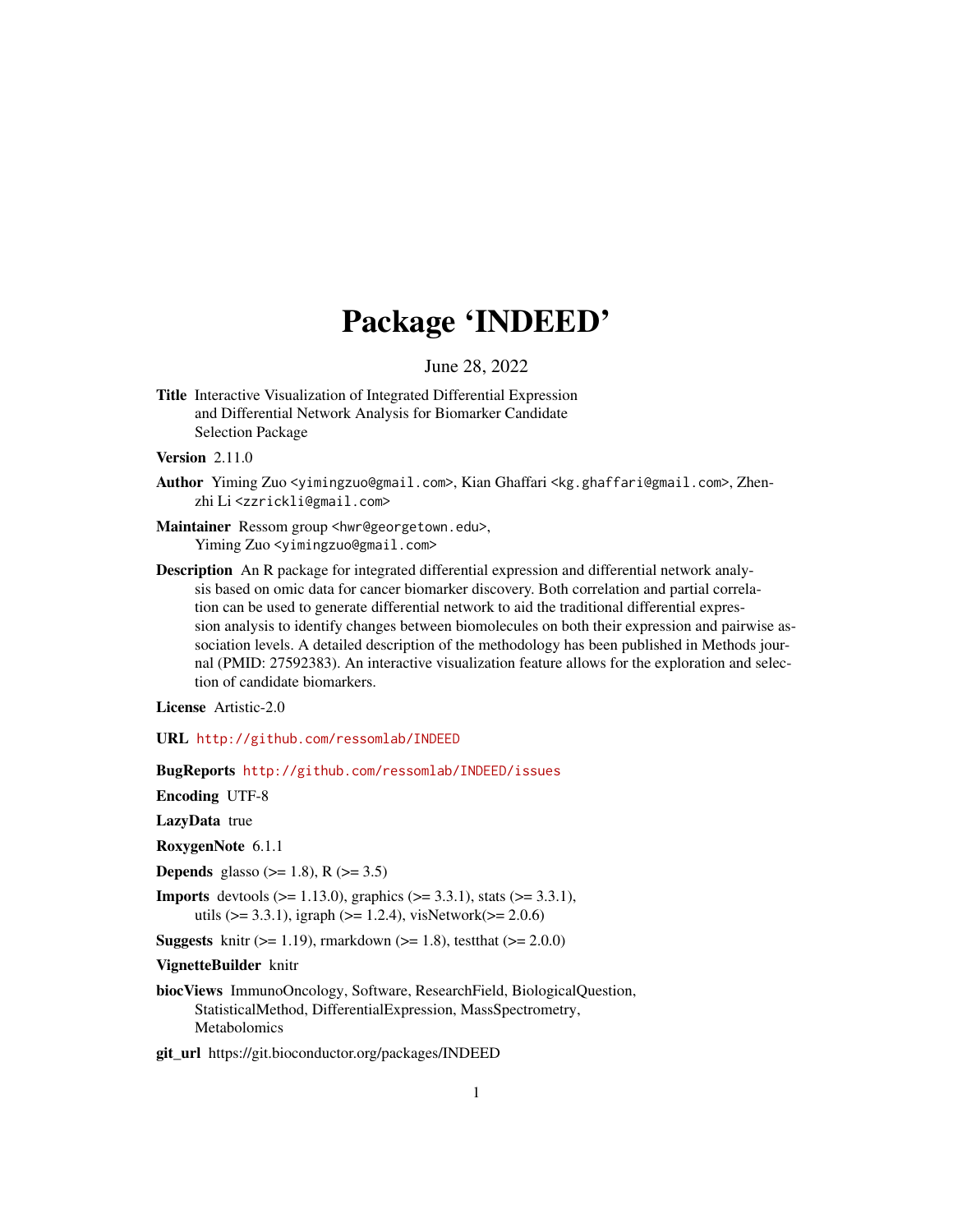git\_branch master git\_last\_commit caabc4a git\_last\_commit\_date 2022-04-26 Date/Publication 2022-06-28

# R topics documented:

|       | $\overline{4}$ |
|-------|----------------|
|       | $\overline{4}$ |
|       | -5             |
|       | 5              |
|       | 6              |
|       | -6             |
|       | -6             |
|       |                |
|       |                |
|       |                |
|       |                |
|       |                |
|       |                |
|       |                |
|       |                |
|       |                |
| Index | 14             |

choose\_rho *Draw error curve*

# Description

This function draws error curve using cross-validation.

# Usage

choose\_rho(data, n\_fold, rho)

# Arguments

| data   | This is a matrix.                                                                   |
|--------|-------------------------------------------------------------------------------------|
| n fold | This parameter specifies the n number in n-fold cross validation.                   |
| rho    | This is the regularization parameter values to be evalueated in terms their errors. |

<span id="page-1-0"></span>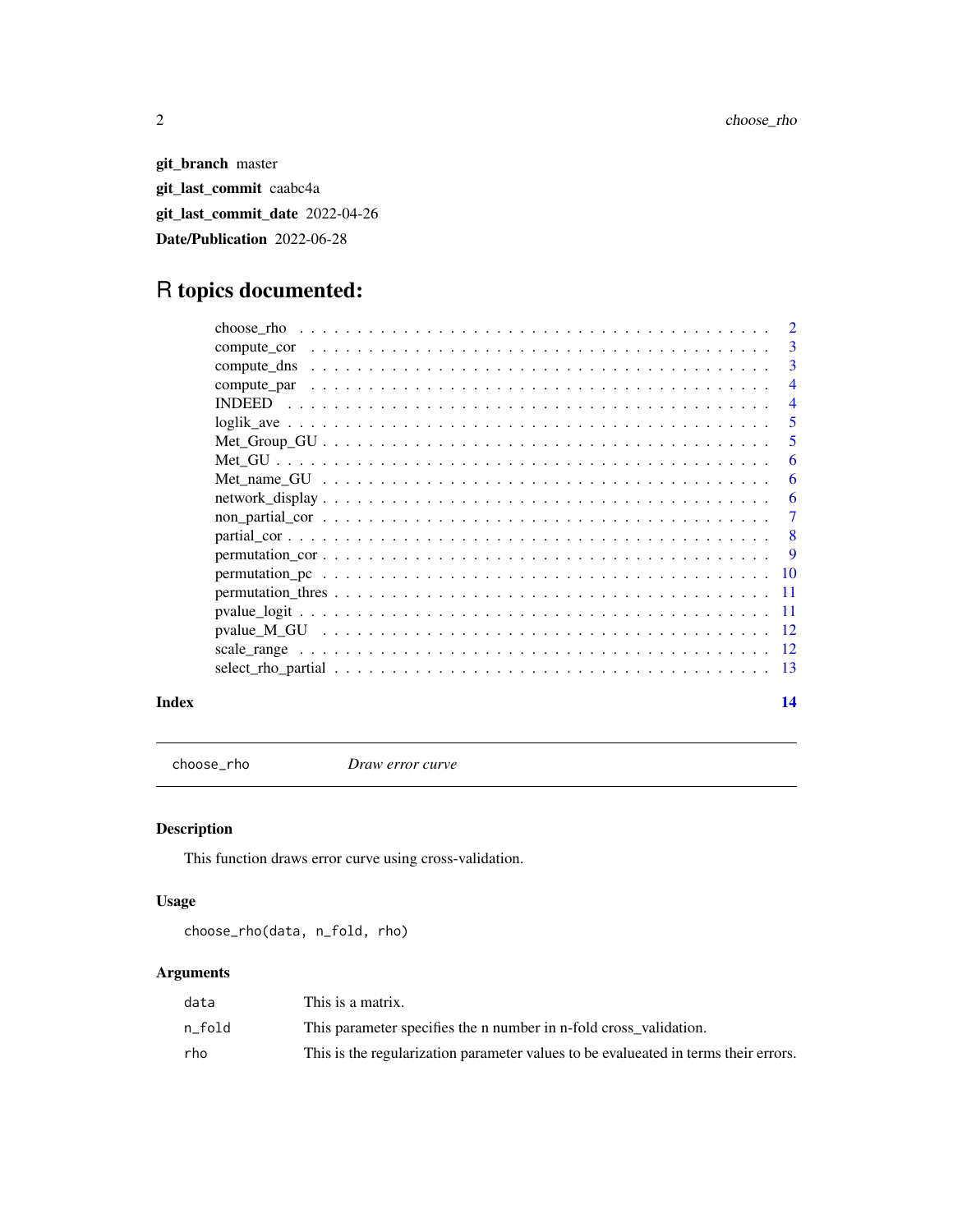# <span id="page-2-0"></span>compute\_cor 3

# Value

A list of errors and their corresponding  $log(rho)$ .

compute\_cor *Compute the correlation*

# Description

This function computes either the pearson or spearman correlation coefficient.

# Usage

```
compute_cor(data_group_1, data_group_2, type_of_cor)
```
# Arguments

|             | $data\_group_1$ This is a $n*p$ matrix.                                                                                                                                             |
|-------------|-------------------------------------------------------------------------------------------------------------------------------------------------------------------------------------|
|             | $data\_group_2$ This is a $n *p$ matrix.                                                                                                                                            |
| type_of_cor | If this is NULL, pearson correlation coefficient will be calculated as default.<br>Otherwise, a character string "spearman" will calculate the spearman correlation<br>coefficient. |

# Value

A list of correlation matrices for both group 1 and group 2.

| compute_dns | Calculate the differential network score |
|-------------|------------------------------------------|
|-------------|------------------------------------------|

#### Description

This function calculates differential network score by using the binary link and z-scores.

# Usage

```
compute_dns(binary_link, z_score)
```
# Arguments

| binary_link | This is the binary correlation matrix with 1 indicating positive correlation and |
|-------------|----------------------------------------------------------------------------------|
|             | -1 indicating negative correlation for each biomolecular pair.                   |
| z score     | This is converted from the given or calculated p-value.                          |

# Value

An activity score associated with each biomarker candidate.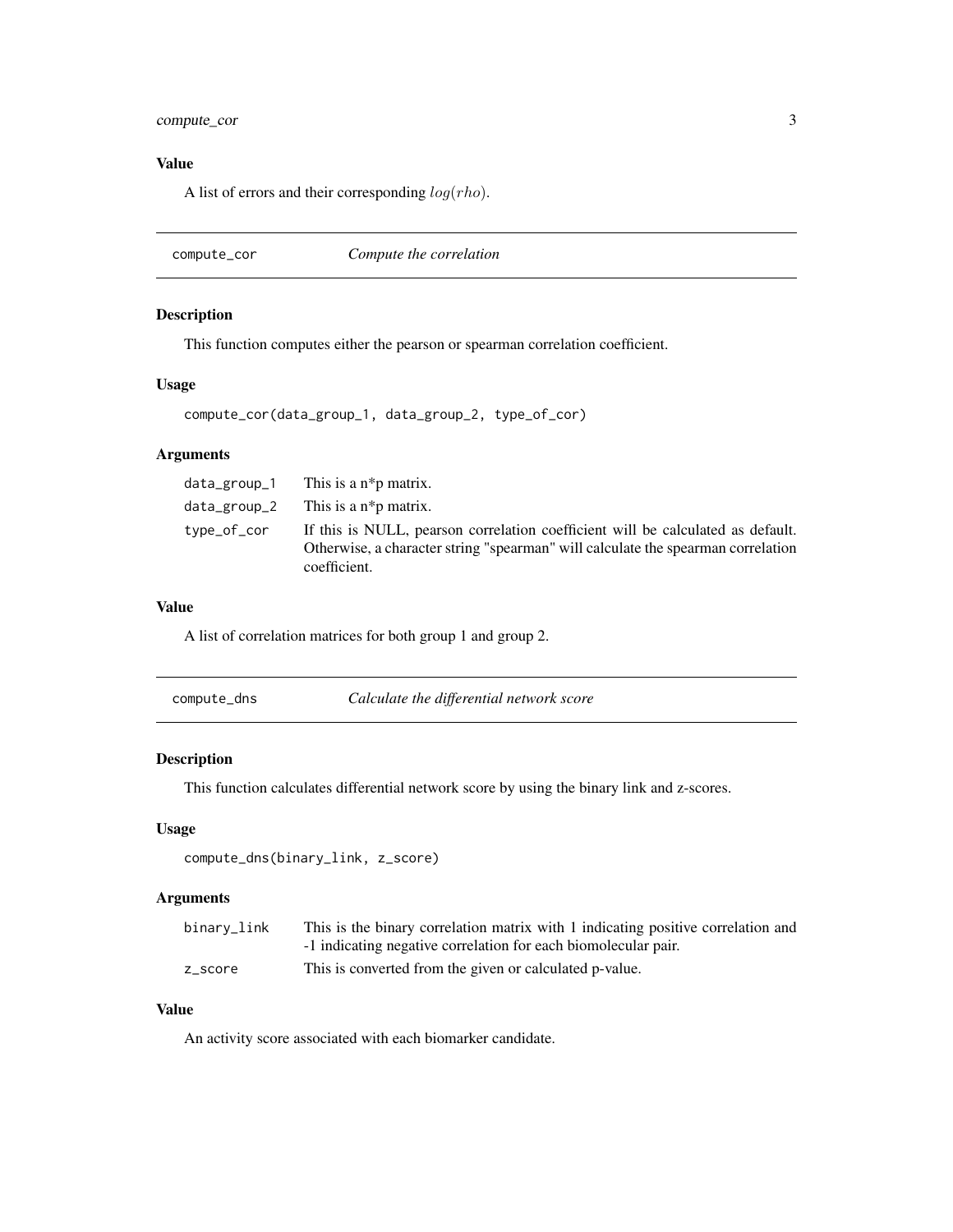<span id="page-3-0"></span>

### Description

This function computes the partial correlation coefficient.

# Usage

```
compute_par(pre_inv)
```
#### Arguments

pre\_inv This is an inverse covariance matrix.

### Value

A  $p * p$  partial correlation matrix.

INDEED *INDEED: A network-based method for cacner biomarker discovery.*

# **Description**

The INDEED R package provides important functions as shown below: non\_partial\_cor(), select\_rho\_partial(), partial\_cor(), and network\_display().

#### non\_partial\_cor function

non\_partial\_cor function performs typical correlation analysis based on user input data, class label, p-value, sample id, number of permutations, and the method (default pearson) p value is optional, the result of score table and differential network will be returned

#### select\_rho\_partial function

select\_rho\_partial function preprocesses data for partical correlation analysis, the result contains list of preprocessed data and rho values and error plot for user to choose desired rho value for graphical lasso

#### partial\_cor function

partial\_cor function performs partical correlation analysis based on user input preprocessed list from select\_rho\_partial step and the rho choosing method or values of their choice and number of permutations (default 1000), p-value is optional, the result of score table and differential network will be returned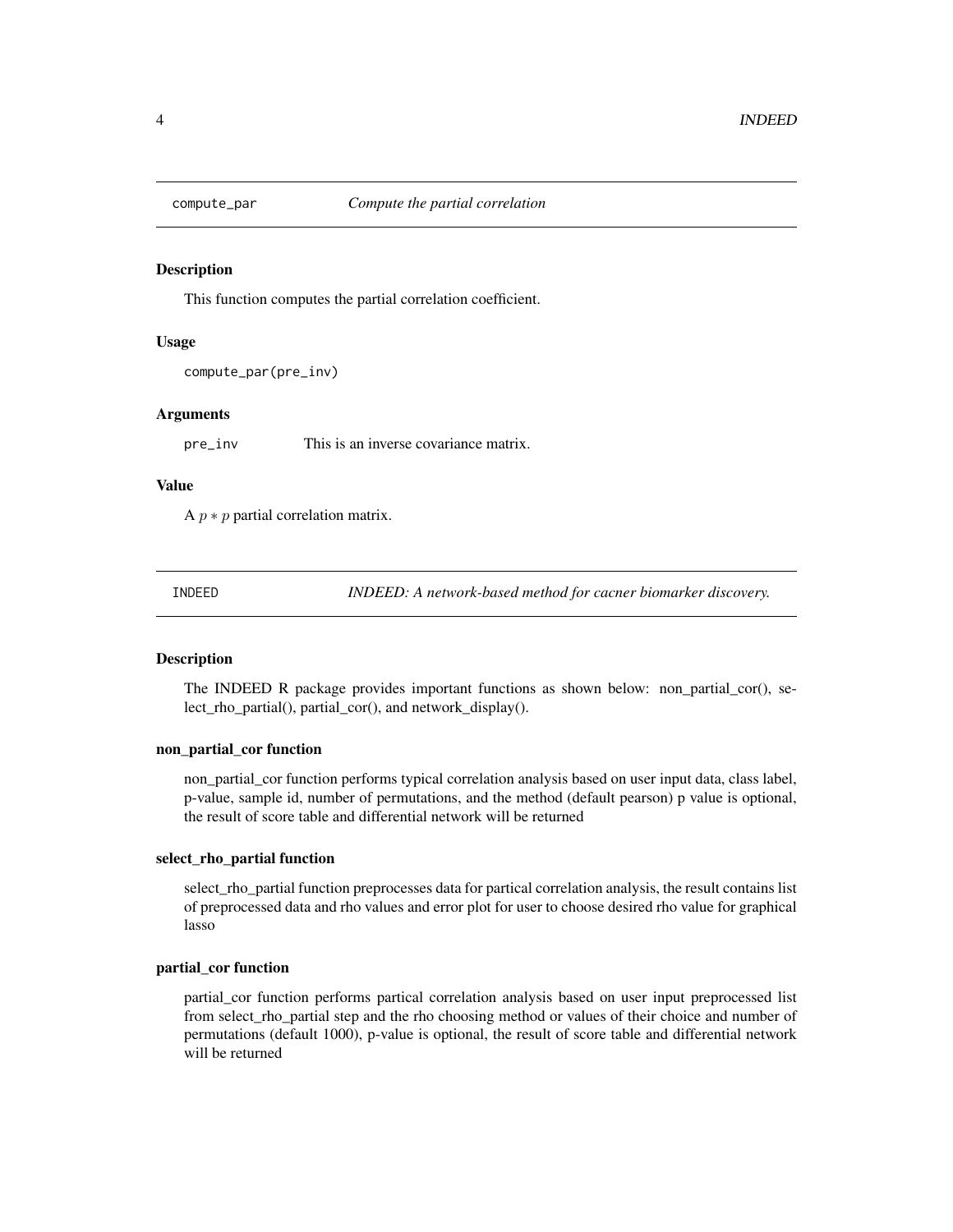# <span id="page-4-0"></span>loglik\_ave 5

# network\_display function

A function to assist in the network visualization of the result from INDEED functions non\_partial\_cor() and patial\_cor().

loglik\_ave *Create log likelihood error*

# Description

This function calculates the log likelihood error.

# Usage

loglik\_ave(data, theta)

# Arguments

| data  | This is a matrix.           |
|-------|-----------------------------|
| theta | This is a precision matrix. |

# Value

log likelihood error

Met\_Group\_GU *Group label.*

# Description

A dataset containing group information (CIRR group: 0 and HCC group: 1).

# Usage

Met\_Group\_GU

# Format

A data frame with 1 row and 120 (subjects) columns.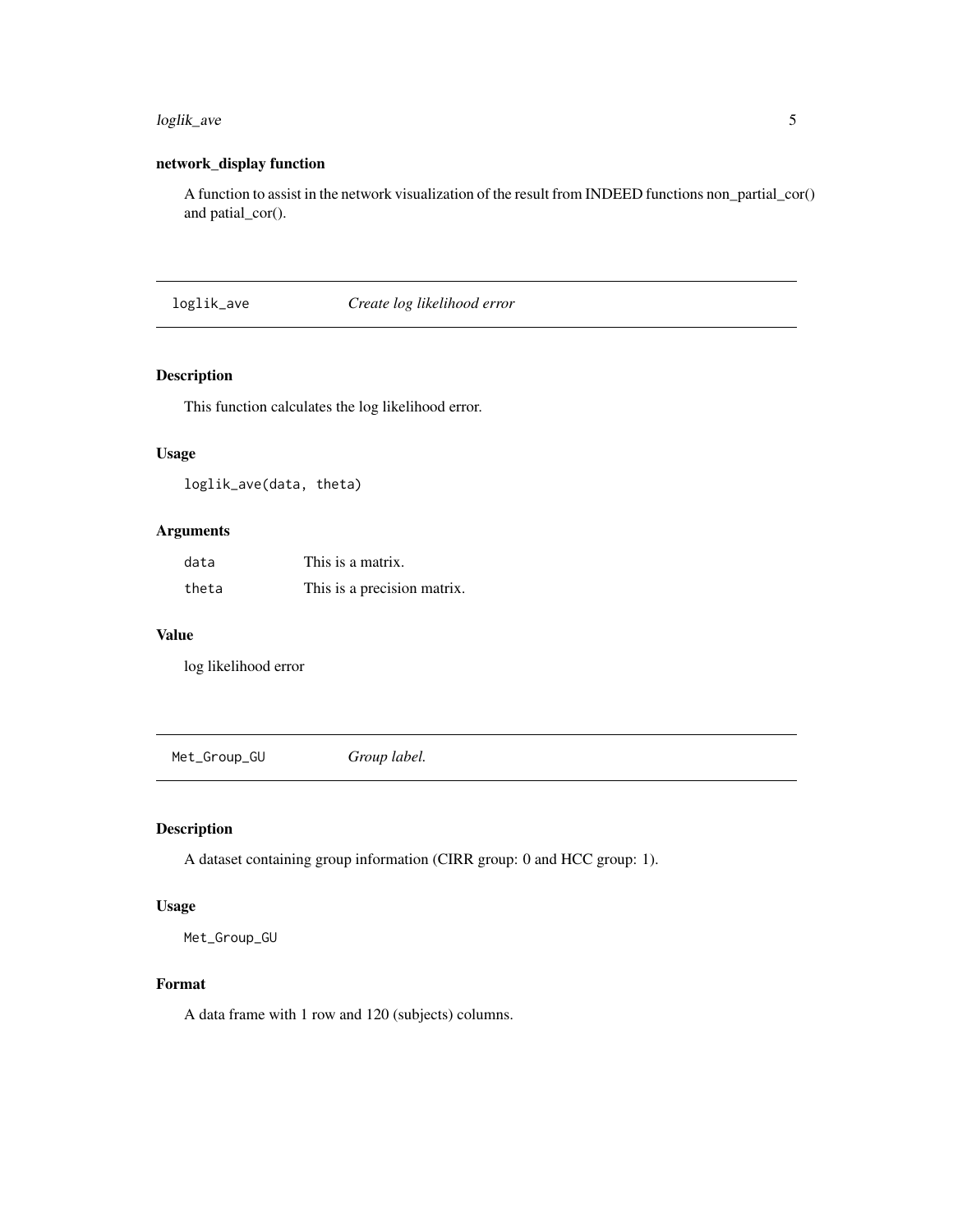<span id="page-5-0"></span>

#### Description

A dataset containing the expression levels for each of the 120 subjects (HCC: 60; CIRR: 60) in terms of 39 metabolites.

#### Usage

Met\_GU

#### Format

A data frame with 39 variables (rows) and 120 subjects (columns).

Met\_name\_GU *KEGG ID*

#### Description

A dataset containing the KEGG ID for each metabolite.

### Usage

Met\_name\_GU

#### Format

A data frame with 39 KEGG ID as rows and 1 column:

network\_display *Interactive Network Visualization*

#### Description

An interactive tool to assist in the visualization of the results from INDEED functions non\_partial\_corr() or patial\_corr(). The size and the color of each node can be adjusted by users to represent either the Node\_Degree, Activity\_Score, Z\_Score, or P\_Value. The color of the edge is based on the binary value of either 1 corresonding to a positive correlation dipicted as green or a negative correlation of -1 dipicted as red. The user also has the option of having the width of each edge be proportional to its weight value. The layout of the network can also be customized by choosing from the options: 'nice', 'sphere', 'grid', 'star', and 'circle'. Nodes can be moved and zoomed in on. Each node and edge will display extra information when clicked on. Secondary interactions will be highlighted as well when a node is clicked on.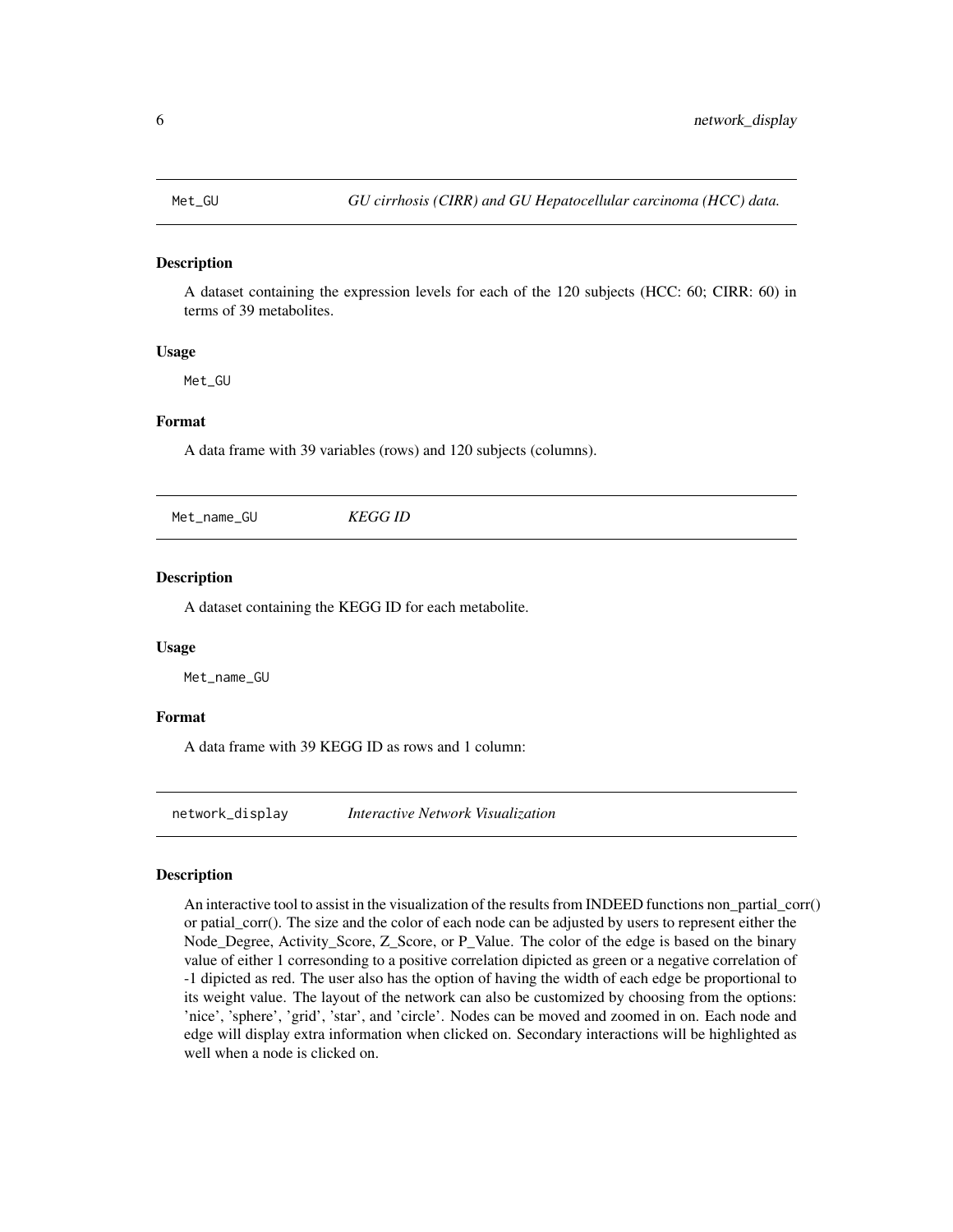# <span id="page-6-0"></span>non\_partial\_cor 7

#### Usage

```
network_display(results = NULL, nodesize = "P_Value",
 nodecolor = "Activity_Score", edgewidth = "NO", layout = "nice")
```
#### Arguments

| results   | This is the result from calling either non_partial_corr() or partial_corr().                                                                                                                                                                                                               |
|-----------|--------------------------------------------------------------------------------------------------------------------------------------------------------------------------------------------------------------------------------------------------------------------------------------------|
| nodesize  | This parameter determines what the size of each node will represent. The op-<br>tions are 'Node_Degree', 'Activity_Score','P_Value' and 'Z_Score'. The title<br>of the resulting network will identify which parameter was selected to represent<br>the node size. The default is P_Value. |
| nodecolor | This parameter determines what color each node will be based on a yellow to<br>blue color gradient. The options are 'Node_Degree', 'Activity_Score', 'P_Value',<br>and 'Z_Score'. A color bar will be created based on which parameter is chosen.<br>The default is Activity_Score.        |
| edgewidth | This is a 'YES' or 'NO' option as to if the edgewidth should be representative<br>of the weight value corresponding to the correlation change between two nodes.<br>The default is NO.                                                                                                     |
| layout    | User can choose from a a handful of network visualization templates including:<br>'nice', 'sphere', 'grid', 'star', and 'circle'. The default is nice.                                                                                                                                     |

#### Value

An interactive dipiction of the network resulting from INDEED functions non\_partial\_corr() or patial\_corr().

# Examples

```
result = non_partial_cor(data = Met_GU, class_label = Met_Group_GU, id = Met_name_GU,
                                  method = "spearman", permutation_thres = 0.05,
                                  permutation = 1000)
          network_display(results = result, nodesize = 'P_Value',
          nodecolor = 'Activity_Score', edgewidth = 'NO', layout = 'nice')
```
non\_partial\_cor *Non-partial correlaton analysis*

# Description

A method that integrates differential expression (DE) analysis and differential network (DN) analysis to select biomarker candidates for cancer studies. non\_partial\_cor is a one step function for user to perform the analysis based on typical correlation analysis, no pre-processing step required.

#### Usage

```
non_partial_cor(data = NULL, class_label = NULL, id = NULL,
 method = "pearson", p_val = NULL, permutation = 1000,
 permutation_thres = 0.05)
```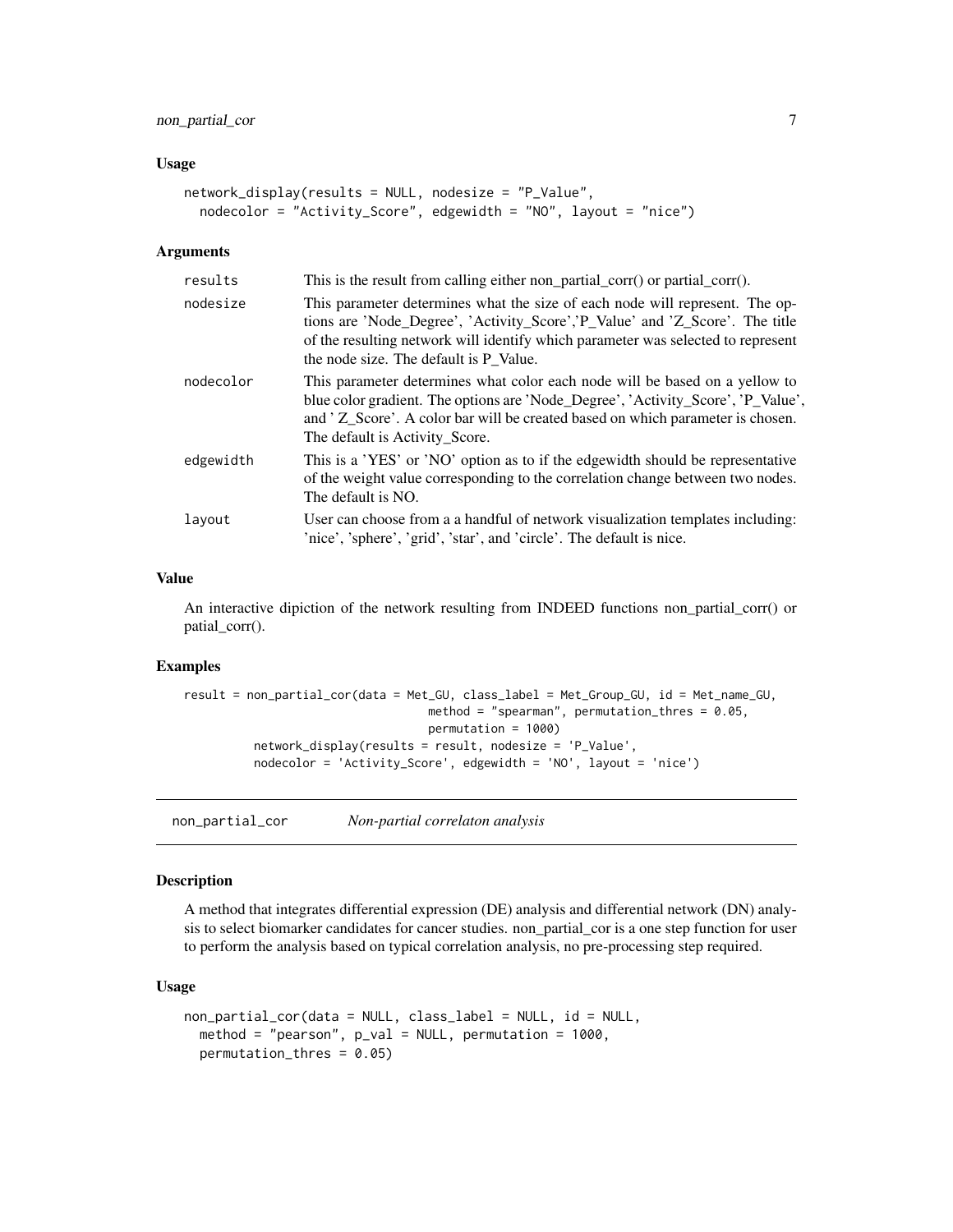#### <span id="page-7-0"></span>Arguments

| data              | This is a matrix of expression from all biomolecules and all samples.                                                                                      |
|-------------------|------------------------------------------------------------------------------------------------------------------------------------------------------------|
| class_label       | this is a binary array with 0 for group 1 and 1 for group 2.                                                                                               |
| id                | This is an array of biomolecule IDs.                                                                                                                       |
| method            | This is a character string indicating which correlation coefficient is to be com-<br>puted. The options are either "pearson" as the default or "spearman". |
| p_val             | This is optional, it is a dataframe containing p-value for each biomolecule.                                                                               |
| permutation       | This is a positive integer representing the desired number of permutations, de-<br>fault is 1000.                                                          |
| permutation_thres |                                                                                                                                                            |
|                   | This is a threshold for permutation. The defalut is 0.05 to make 95 percent<br>confidence                                                                  |

# Value

A list containing a score table with "ID", "P\_value", "Node\_Degree", "Activity\_Score" and a differential network table with "Node1", "Node2", the binary link value and the weight link value.

#### Examples

non\_partial\_cor(data = Met\_GU, class\_label = Met\_Group\_GU, id = Met\_name\_GU, method = "pearson", permutation = 1000, permutation\_thres = 0.05)

| partial_cor | Partial correlaton analysis |  |
|-------------|-----------------------------|--|
|             |                             |  |

# Description

A method that integrates differential expression (DE) analysis and differential network (DN) analysis to select biomarker candidates for cancer studies. partial\_cor is the second step of partial correlation calculation after getting the result from select\_rho\_partial function.

#### Usage

```
partial_cor(data_list = NULL, rho_group1 = NULL, rho_group2 = NULL,
 permutation = 1000, p_val = NULL, permutation_thres = 0.05)
```
#### Arguments

| data_list  | This is a list of pre-processed data outputed by the select_rho_partial function.                                                                                               |
|------------|---------------------------------------------------------------------------------------------------------------------------------------------------------------------------------|
| rho_group1 | This is the rule for choosing rho for group 1, "min": minimum rho, "ste": one<br>standard error from minimum, or user can input rho of their choice, the default<br>is minimum. |
| rho_group2 | This is the rule for choosing rho for group 2, "min": minimum rho, "ste": one<br>standard error from minimum, or user can input rho of their choice, the default<br>is minimum. |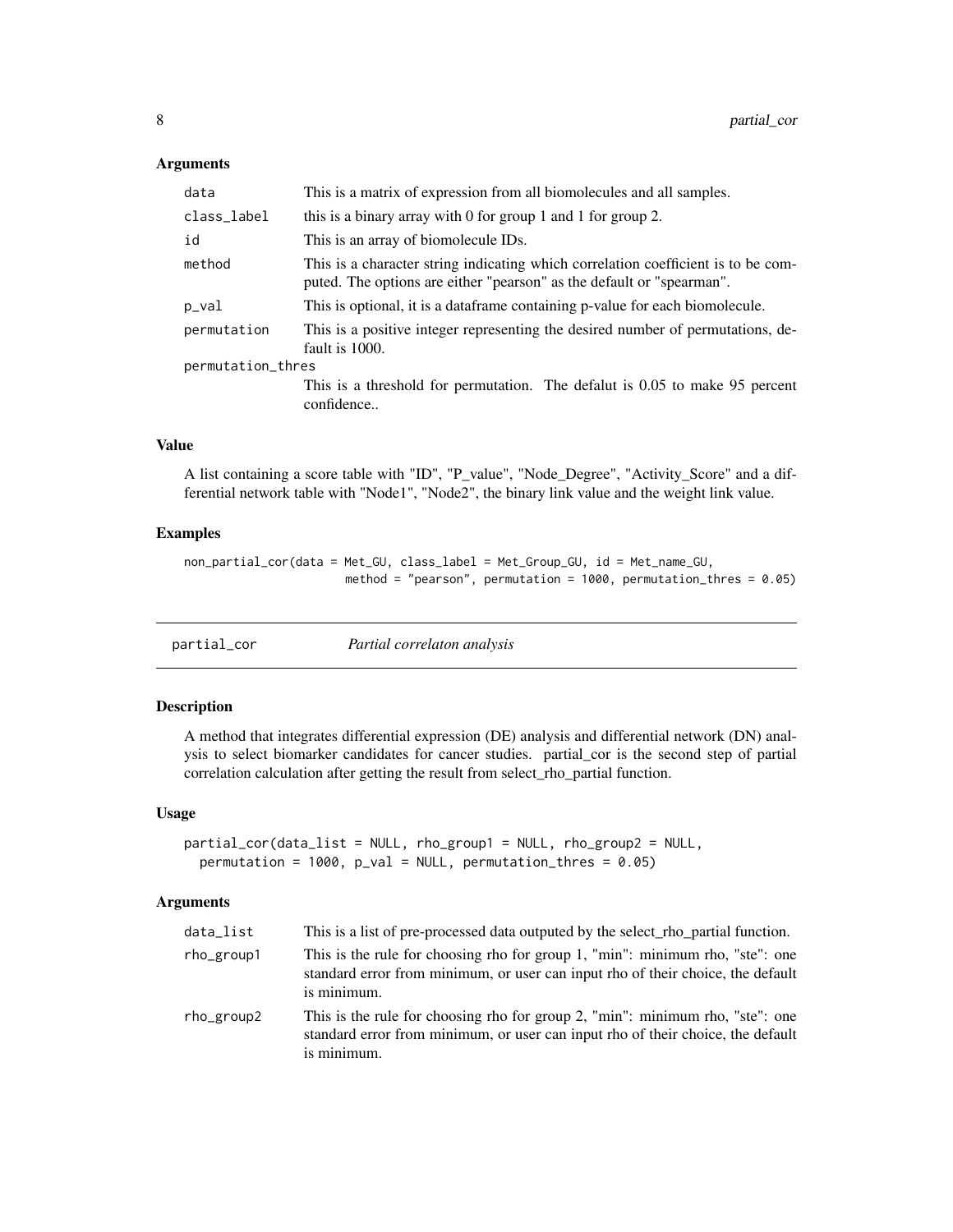# <span id="page-8-0"></span>permutation\_cor 9

| permutation       | This is a positive integer of the desired number of permutations. The default is<br>1000 permutations. |
|-------------------|--------------------------------------------------------------------------------------------------------|
| p_val             | This is optional. It is a data frame that contains p-values for each biomolecule.                      |
| permutation_thres |                                                                                                        |
|                   | This is the threshold for permutation. The defalut is 0.05 to make 95 percent                          |
|                   | confidence.                                                                                            |

# Value

A list containing a score table with "ID", "P\_value", "Node\_Degree", "Activity\_Score" and a differential network table with "Node1", "Node2", the binary link value and the weight link value.

# Examples

```
# step 1: select_rho_partial
preprocess<- select_rho_partial(data = Met_GU, class_label = Met_Group_GU, id = Met_name_GU,
                                error_curve = "YES")
# step 2: partial_cor
partial_cor(data_list = preprocess, rho_group1 = 'min', rho_group2 = "min", permutation = 1000,
            p_val = pvalue_M_GU, permutation_thres = 0.05)
```

| permutation cor | Permutations to build a differential network based on correlation anal- |
|-----------------|-------------------------------------------------------------------------|
|                 | vsıs                                                                    |

# Description

A permutation test that randomly permutes the sample labels in distinct biological groups for each biomolecule. The difference in each paired biomolecule is considered statistically significant if it falls into the 2.5 empirical distribution curve.

# Usage

```
permutation_cor(m, p, n_group_1, n_group_2, data_group_1, data_group_2,
  type_of_cor)
```
# Arguments

| m             | This is the number of permutations desired.                                                                                                                                         |
|---------------|-------------------------------------------------------------------------------------------------------------------------------------------------------------------------------------|
| p             | This is the number of biomarker candidates present.                                                                                                                                 |
| $n_{group1}$  | This is the number of subjects in group 1.                                                                                                                                          |
| $n_{group_2}$ | This is the number of subjects in group 2.                                                                                                                                          |
| data_group_1  | This is a $n * p$ matrix containing group 1 data.                                                                                                                                   |
| data_group_2  | THis is a $n * p$ matrix containing group 2 data.                                                                                                                                   |
| type_of_cor   | If this is NULL, pearson correlation coefficient will be calculated as default.<br>Otherwise, a character string "spearman" will calculate the spearman correlation<br>coefficient. |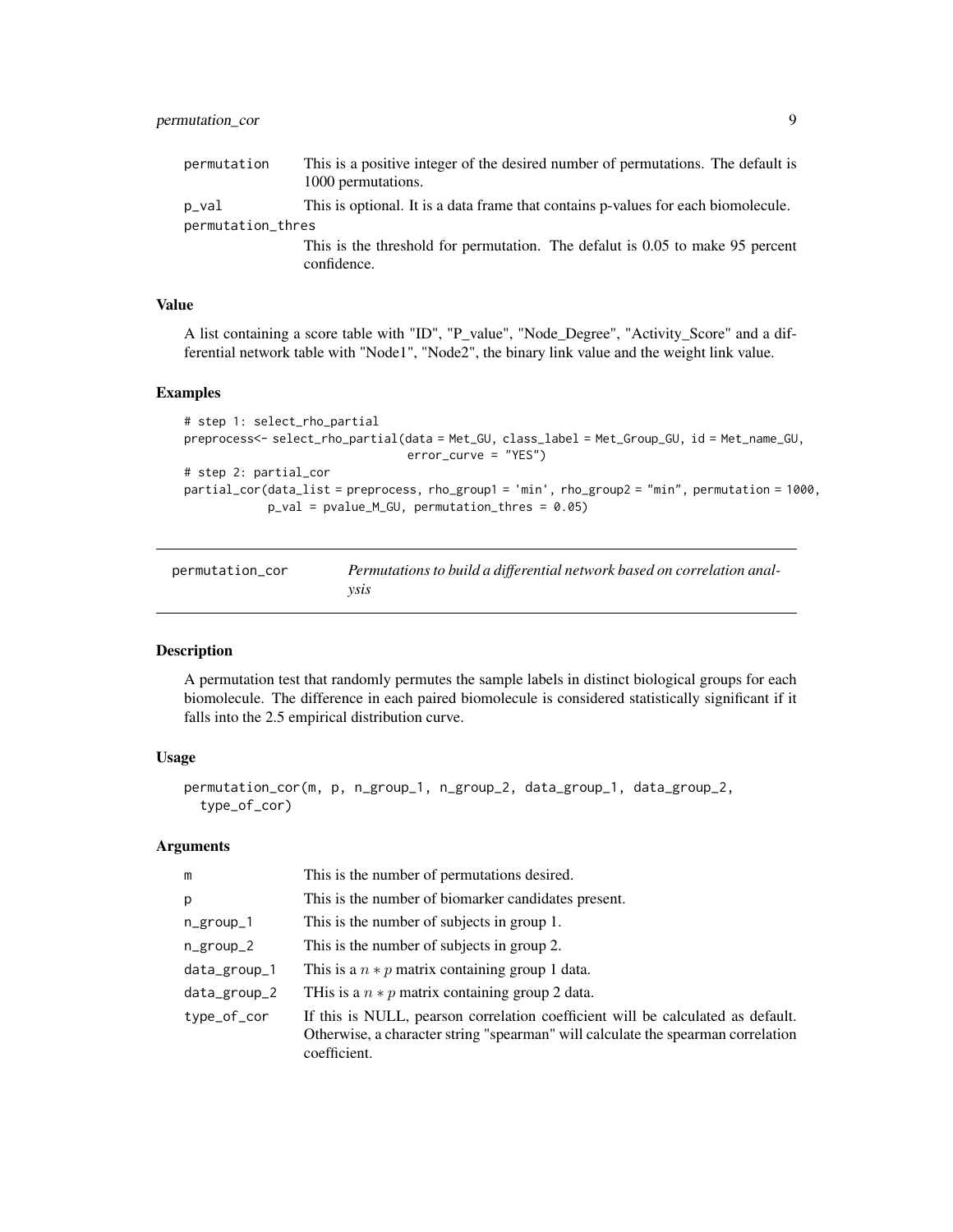<span id="page-9-0"></span>A multi-dimensional matrix that contains the permutation result.

| permutation_pc | Permutations to build differential network based on partial correlation |
|----------------|-------------------------------------------------------------------------|
|                | analysis                                                                |

# Description

A permutation test that randomly permutes the sample labels in distinct biological groups for each biomolecule. The difference in paired partial correlation is considered statistically significant if it falls into the 2.5 empirical distribution curve.

#### Usage

```
permutation_pc(m, p, n_group_1, n_group_2, data_group_1, data_group_2,
  rho_group_1_opt, rho_group_2_opt)
```
# Arguments

| m               | This is the number of permutations desired.                                                    |
|-----------------|------------------------------------------------------------------------------------------------|
| p               | This is the number of biomarker candidates present.                                            |
| n_group_1       | This is the number of subjects in group 1.                                                     |
| $n_{group_2}$   | This is the number of subjects in group 2.                                                     |
| data_group_1    | This is a $n * p$ matrix containing group 1 data.                                              |
| data_group_2    | This is a $n * p$ matrix containing group 2 data.                                              |
| rho_group_1_opt |                                                                                                |
|                 | This is an optimal tuning parameter to obtain a sparse differential network for<br>group $1$ . |
| rho_group_2_opt |                                                                                                |
|                 | This is an optimal tuning parameter to obtain a sparse differential network for<br>$group 2$ . |

#### Value

A multi-dimensional matrix that contains the permutation result.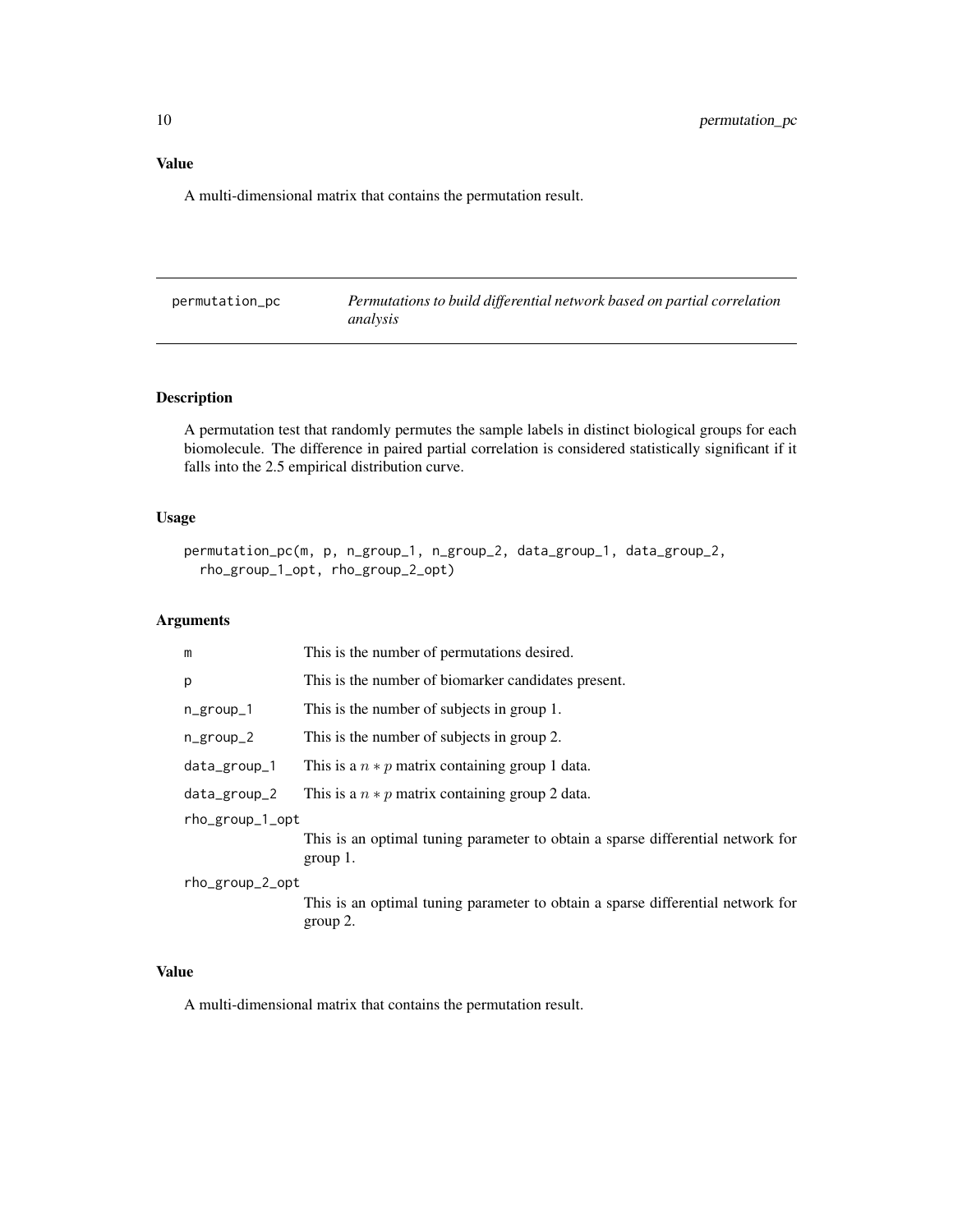<span id="page-10-0"></span>permutation\_thres *Calculate the positive and negative thresholds based on the permutation result*

# Description

This function calculates the positive and negative thresholds based on the permutation result.

# Usage

```
permutation_thres(thres_left, thres_right, p, diff_p)
```
# Arguments

| thres_left  | This is the threshold representing 2.5 percent of the left tail of the empirical<br>distributuion curve.  |
|-------------|-----------------------------------------------------------------------------------------------------------|
| thres_right | This is the threshold representing 2.5 percent of the right tail of the empirical<br>distributuion curve. |
| p           | This is the number of biomarker candidates present.                                                       |
| $diff_p$    | This is the permutation result from either permutation cor or permutation pc.                             |

### Value

A list of positive and negative thresholds.

| Obtain p-values using logistic regression<br>pvalue_logit |  |
|-----------------------------------------------------------|--|
|-----------------------------------------------------------|--|

# Description

This function calculates p-values using logistic regression in cases that p-values are not provided.

# Usage

```
pvalue_logit(x, class_label, Met_name)
```
# Arguments

| X           | This is a data frame consists of data from group 1 and group 2.    |
|-------------|--------------------------------------------------------------------|
| class label | This is a binary array indicating 0 for group 1 and 1 for group 2. |
| Met name    | This is an array of IDs.                                           |

# Value

p-values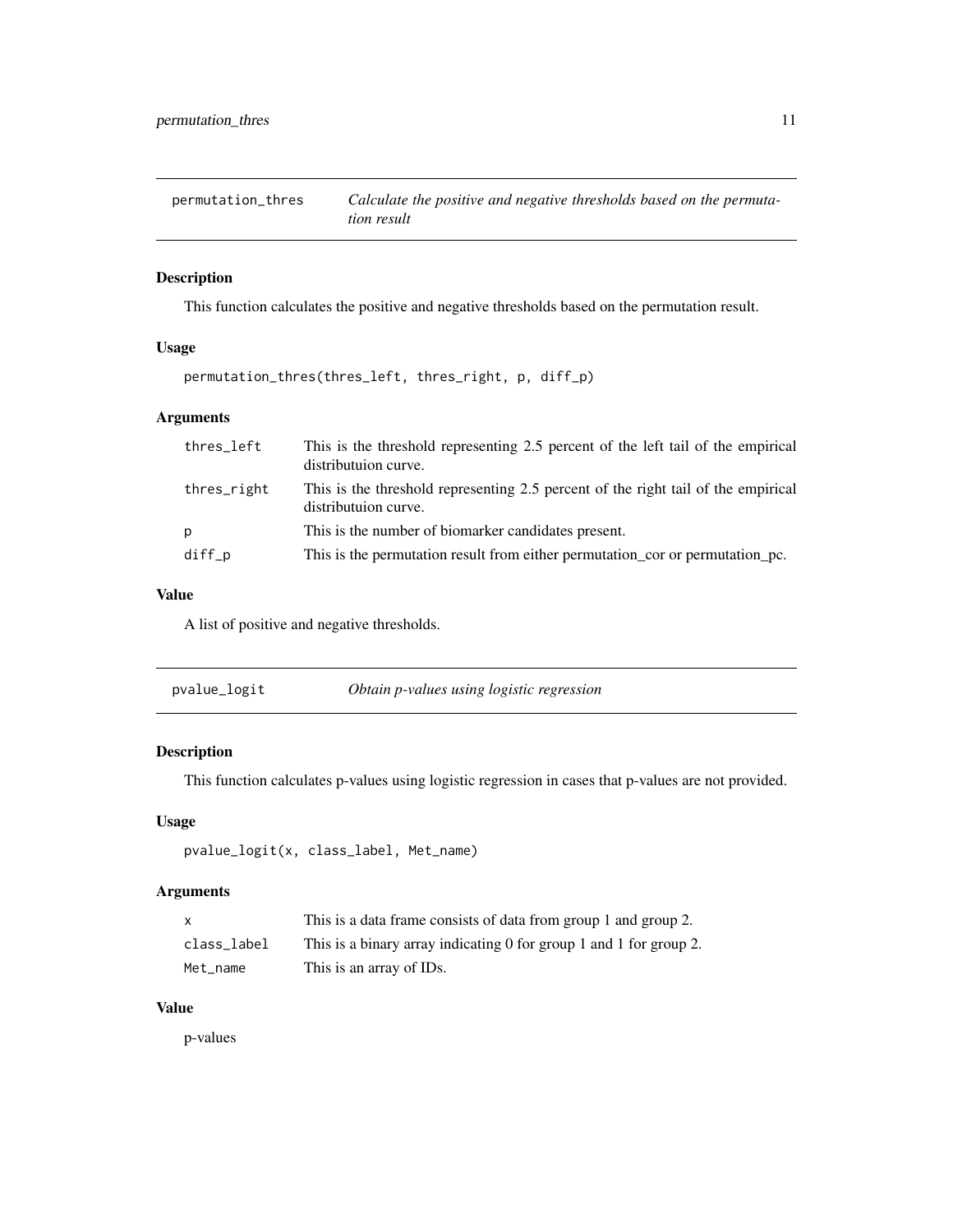<span id="page-11-0"></span>

# Description

A dataset containing the p-value for each metabolite obtained through DE analysis.

#### Usage

pvalue\_M\_GU

# Format

A data frame with 39 rows and 2 variables:

KEGG.ID KEGG ID

p.value p-value

scale\_range *Scale list of numbers*

# Description

This function is used to help spread out data values across 0 to 1. This is so that it will be easier to distinguish values later incorporated into the network\_display function.

# Usage

scale\_range(x)

#### Arguments

x This is a list of numbers taken form on the columns outputted from calling non\_partial\_corr or patial\_corr functions.

# Value

Scaled version of data that fits between 0 to 1.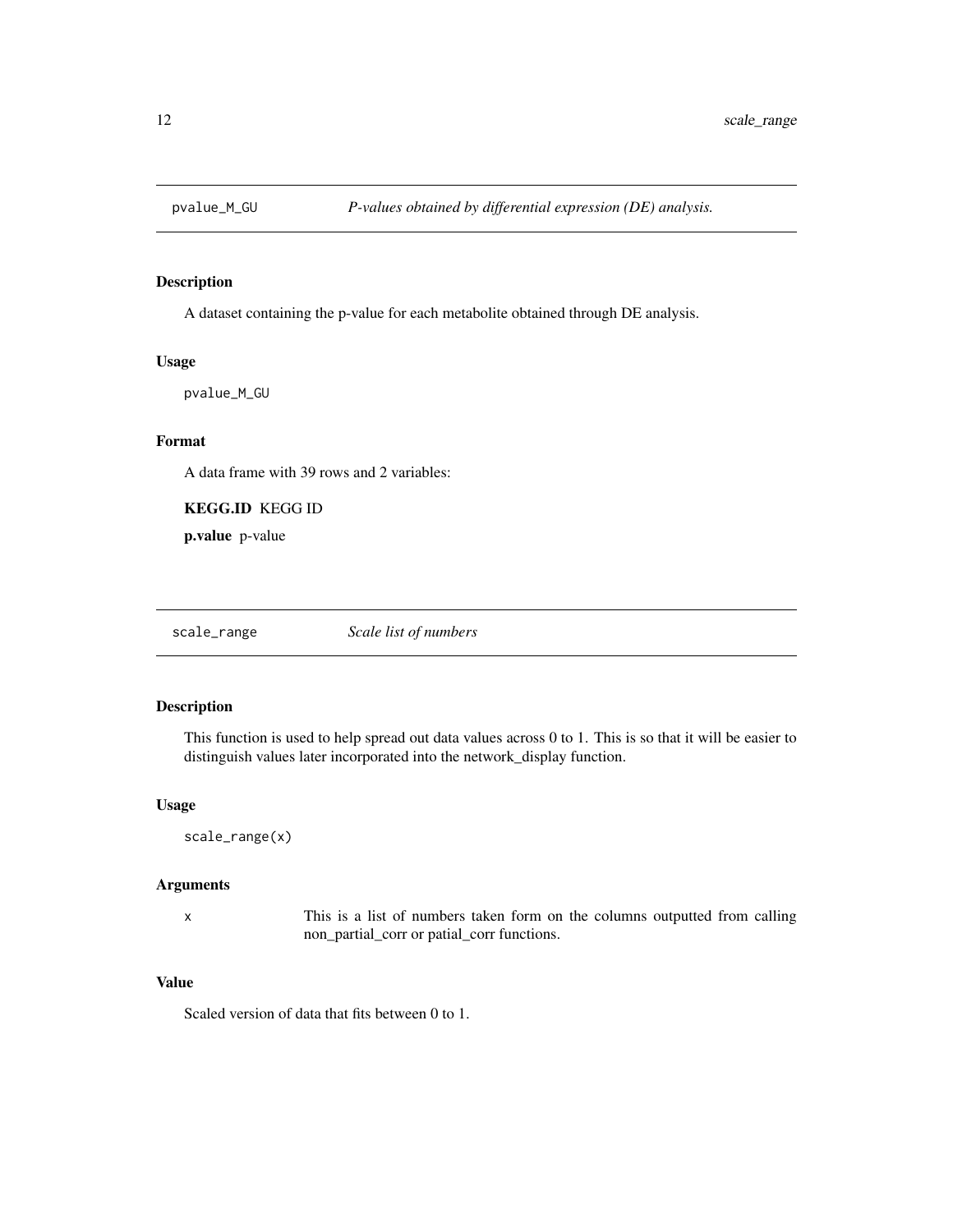<span id="page-12-0"></span>select\_rho\_partial *Data preprocessing for partial correlaton analysis*

# Description

A method that integrates differential expression (DE) analysis and differential network (DN) analysis to select biomarker candidates for cancer studies. select\_rho\_partial is the pre-processing step for INDEED partial differential analysis.

### Usage

```
select_rho_partial(data = NULL, class_label = NULL, id = NULL,
 error_curve = "YES")
```
#### Arguments

| data        | This is a matrix of expression from all biomolecules and all samples.                                                               |
|-------------|-------------------------------------------------------------------------------------------------------------------------------------|
| class_label | This is a binary array with 0 for group 1 and 1 for group 2.                                                                        |
| id          | This is an array of biomolecule IDs.                                                                                                |
| error_curve | This is an option on whether a error curve plot will be provided to the user, user<br>can choose "YES" or "NO". The default is YES. |

#### Value

A list of processed data for the next step, and generates an error curve to select rho for graphical lasso.

# Examples

```
select_rho_partial(data = Met_GU, class_label = Met_Group_GU, id = Met_name_GU,
   error_curve = "YES")
```